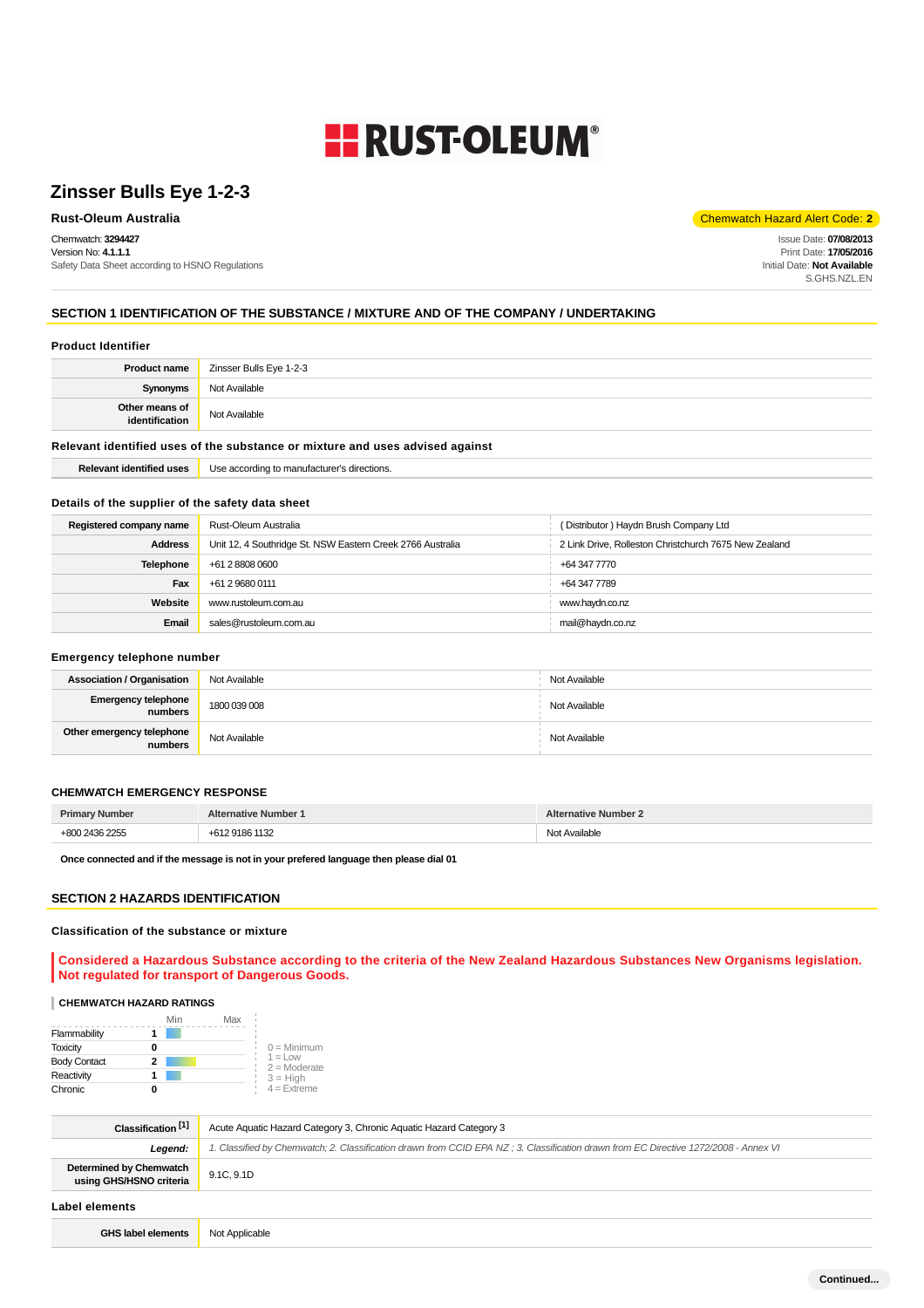| <b>SIGNAL WORD</b>                                           | <b>NOT APPLICABLE</b>                              |  |
|--------------------------------------------------------------|----------------------------------------------------|--|
| Hazard statement(s)                                          |                                                    |  |
| H412                                                         | Harmful to aquatic life with long lasting effects. |  |
| <b>Precautionary statement(s) Prevention</b>                 |                                                    |  |
| P273                                                         | Avoid release to the environment.                  |  |
| <b>Precautionary statement(s) Response</b><br>Not Applicable |                                                    |  |
| Precautionary statement(s) Storage                           |                                                    |  |

Not Applicable

## **Precautionary statement(s) Disposal**

**P501** Dispose of contents/container in accordance with local regulations.

## **SECTION 3 COMPOSITION / INFORMATION ON INGREDIENTS**

#### **Substances**

See section below for composition of Mixtures

## **Mixtures**

| <b>CAS No</b> | %[weight] | Name              |
|---------------|-----------|-------------------|
| 107-21-1      | $3$       | ethylene glycol   |
| 1314-13-2     | <1        | zinc oxide        |
| 471-34-1      | NotSpec.  | calcium carbonate |
| 1317-65-3     | NotSpec.  | limestone         |
| 14807-96-6    | NotSpec.  | talc              |
| 13463-67-7    | NotSpec.  | titanium dioxide  |
| Not Available |           | Not Available     |

#### **SECTION 4 FIRST AID MEASURES**

NZ Poisons Centre 0800 POISON (0800 764 766) | NZ Emergency Services: 111

#### **Description of first aid measures**

| <b>Eye Contact</b>  | If this product comes in contact with the eyes:<br>$\blacktriangleright$ Wash out immediately with fresh running water.<br>Ensure complete irrigation of the eye by keeping eyelids apart and away from eye and moving the eyelids by occasionally lifting the upper and lower lids.<br>► Seek medical attention without delay; if pain persists or recurs seek medical attention.<br>► Removal of contact lenses after an eye injury should only be undertaken by skilled personnel. |
|---------------------|---------------------------------------------------------------------------------------------------------------------------------------------------------------------------------------------------------------------------------------------------------------------------------------------------------------------------------------------------------------------------------------------------------------------------------------------------------------------------------------|
| <b>Skin Contact</b> | If skin contact occurs:<br>In mediately remove all contaminated clothing, including footwear.<br>Flush skin and hair with running water (and soap if available).<br>▶ Seek medical attention in event of irritation.                                                                                                                                                                                                                                                                  |
| Inhalation          | If fumes, aerosols or combustion products are inhaled remove from contaminated area.<br>• Other measures are usually unnecessary.                                                                                                                                                                                                                                                                                                                                                     |
| Ingestion           | $\blacktriangleright$ Immediately give a glass of water.<br>First aid is not generally required. If in doubt, contact a Poisons Information Centre or a doctor.                                                                                                                                                                                                                                                                                                                       |

#### **Indication of any immediate medical attention and special treatment needed**

For acute or short term repeated exposures to ethylene glycol:

▶ Early treatment of ingestion is important. Ensure emesis is satisfactory.

- Test and correct for metabolic acidosis and hypocalcaemia.
- Apply sustained diuresis when possible with hypertonic mannitol.
- Evaluate renal status and begin haemodialysis if indicated. [I.L.O]
- ▶ Rapid absorption is an indication that emesis or lavage is effective only in the first few hours. Cathartics and charcoal are generally not effective.
- Correct acidosis, fluid/electrolyte balance and respiratory depression in the usual manner. Systemic acidosis (below 7.2) can be treated with intravenous sodium bicarbonate solution.
- Ethanol therapy prolongs the half-life of ethylene glycol and reduces the formation of toxic metabolites.
- Pyridoxine and thiamine are cofactors for ethylene glycol metabolism and should be given (50 to 100 mg respectively) intramuscularly, four times per day for 2 days.
- Magnesium is also a cofactor and should be replenished. The status of 4-methylpyrazole, in the treatment regime, is still uncertain. For clearance of the material and its metabolites,

haemodialysis is much superior to peritoneal dialysis.

#### [Ellenhorn and Barceloux: Medical Toxicology]

It has been suggested that there is a need for establishing a new biological exposure limit before a workshift that is clearly below 100 mmol ethoxy-acetic acids per mole creatinine in morning urine of people occupationally exposed to ethylene glycol ethers. This arises from the finding that an increase in urinary stones may be associated with such exposures. Laitinen J., et al: Occupational & Environmental Medicine 1996; 53, 595-600

#### **SECTION 5 FIREFIGHTING MEASURES**

#### **Extinguishing media**

- Water spray or fog.
- Foam.
- Dry chemical powder.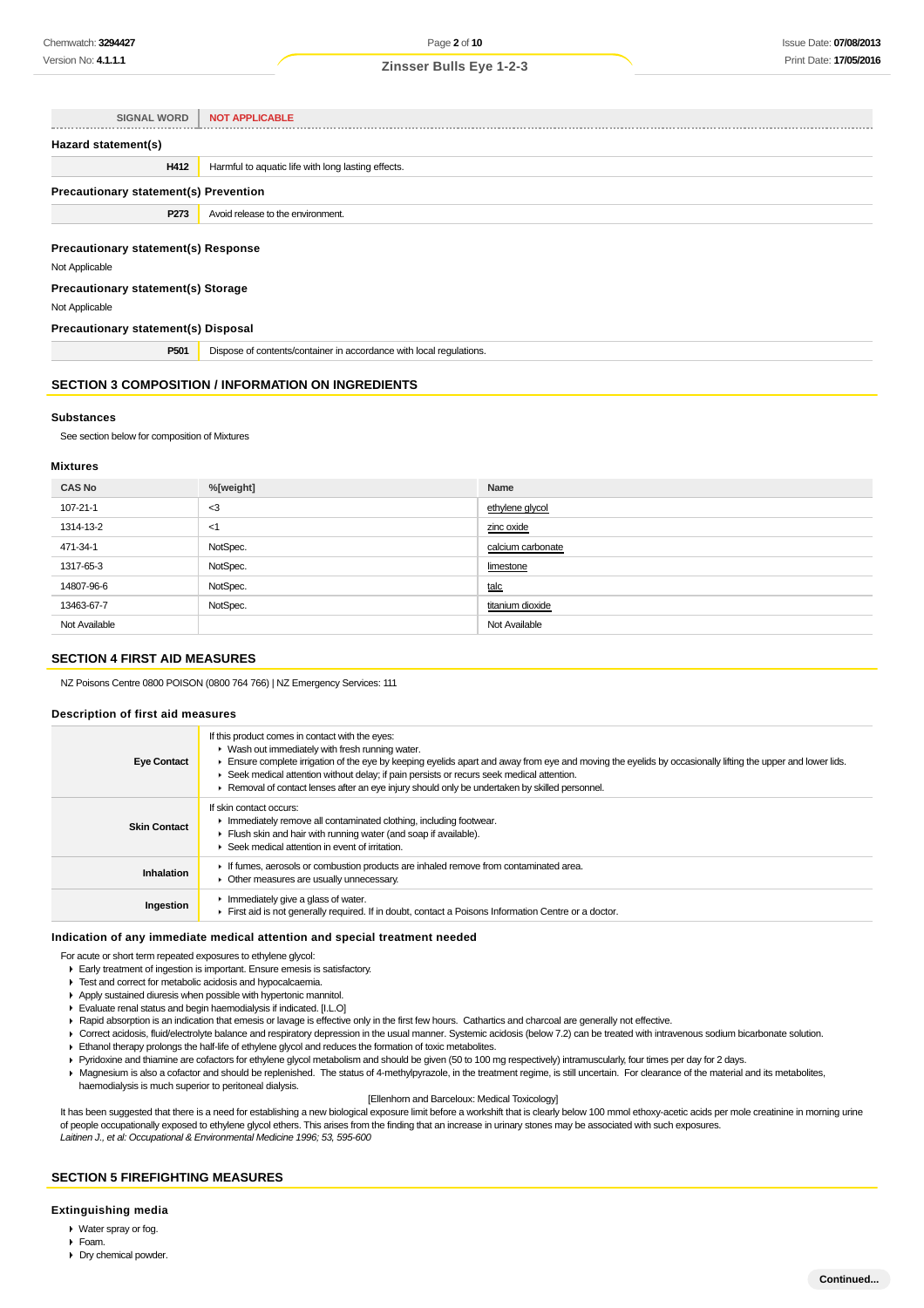BCF (where regulations permit).

## **Special hazards arising from the substrate or mixture**

| <b>Fire Incompatibility</b>    | ▶ Avoid contamination with oxidising agents i.e. nitrates, oxidising acids, chlorine bleaches, pool chlorine etc. as ignition may result                                                                                                                                                                                                                                                              |  |
|--------------------------------|-------------------------------------------------------------------------------------------------------------------------------------------------------------------------------------------------------------------------------------------------------------------------------------------------------------------------------------------------------------------------------------------------------|--|
| <b>Advice for firefighters</b> |                                                                                                                                                                                                                                                                                                                                                                                                       |  |
| <b>Fire Fighting</b>           | Alert Fire Brigade and tell them location and nature of hazard.<br>▶ Wear full body protective clothing with breathing apparatus.<br>Prevent, by any means available, spillage from entering drains or water course.<br>Use water delivered as a fine spray to control fire and cool adjacent area.                                                                                                   |  |
| <b>Fire/Explosion Hazard</b>   | Combustible.<br>Slight fire hazard when exposed to heat or flame.<br>Heating may cause expansion or decomposition leading to violent rupture of containers.<br>• On combustion, may emit toxic fumes of carbon monoxide (CO).<br>Combustion products include; carbon dioxide (CO2) other pyrolysis products typical of burning organic materialMay emit poisonous fumes. May emit corrosive<br>fumes. |  |

## **SECTION 6 ACCIDENTAL RELEASE MEASURES**

## **Personal precautions, protective equipment and emergency procedures**

| <b>Minor Spills</b> | Remove all ignition sources.<br>$\triangleright$ Clean up all spills immediately.<br>Avoid breathing vapours and contact with skin and eyes.<br>$\triangleright$ Control personal contact with the substance, by using protective equipment. |
|---------------------|----------------------------------------------------------------------------------------------------------------------------------------------------------------------------------------------------------------------------------------------|
| <b>Major Spills</b> | Moderate hazard.<br>$\triangleright$ Clear area of personnel and move upwind.<br>Alert Fire Brigade and tell them location and nature of hazard.<br>▶ Wear breathing apparatus plus protective gloves.                                       |

Personal Protective Equipment advice is contained in Section 8 of the SDS.

## **SECTION 7 HANDLING AND STORAGE**

## **Precautions for safe handling**

| Safe handling                                                | Avoid all personal contact, including inhalation.<br>▶ Wear protective clothing when risk of exposure occurs.<br>▶ Use in a well-ventilated area.<br>▶ Prevent concentration in hollows and sumps.<br>DO NOT allow clothing wet with material to stay in contact with skin |
|--------------------------------------------------------------|----------------------------------------------------------------------------------------------------------------------------------------------------------------------------------------------------------------------------------------------------------------------------|
| Other information                                            | Store in original containers.<br>▶ Keep containers securely sealed.<br>▶ No smoking, naked lights or ignition sources.<br>Store in a cool, dry, well-ventilated area.                                                                                                      |
| Conditions for safe storage, including any incompatibilities |                                                                                                                                                                                                                                                                            |
| Suitable container                                           | • Metal can or drum<br>• Packaging as recommended by manufacturer.                                                                                                                                                                                                         |

## **SECTION 8 EXPOSURE CONTROLS / PERSONAL PROTECTION**

**Storage incompatibility F** Avoid reaction with oxidising agents

Check all containers are clearly labelled and free from leaks.

## **Control parameters**

## **OCCUPATIONAL EXPOSURE LIMITS (OEL)**

| <b>INGREDIENT DATA</b> |  |
|------------------------|--|
|                        |  |

| Source                                                   | Ingredient           | <b>Material name</b>                                                           | <b>TWA</b>                            | <b>STEL</b>       | Peak                 | <b>Notes</b>                                                                                             |
|----------------------------------------------------------|----------------------|--------------------------------------------------------------------------------|---------------------------------------|-------------------|----------------------|----------------------------------------------------------------------------------------------------------|
| New Zealand Workplace<br>Exposure Standards (WES)        | ethylene<br>glycol   | Ethylene glycol (vapour and mist)                                              | Not Available                         | Not<br>Available  | 127 mg/m3/<br>50 ppm | Not Available                                                                                            |
| New Zealand Workplace<br>Exposure Standards (WES)        | zinc oxide           | Zinc oxide fume / Zinc oxide Dust                                              | $5 \,\mathrm{mg/m}$ $3 / 10$<br>mg/m3 | $10 \text{ mg/m}$ | Not Available        | The value for inhalable dust containing no<br>asbestos and less than 1% free silica.                     |
| New Zealand Workplace<br>Exposure Standards (WES)        | calcium<br>carbonate | Calcium carbonate                                                              | $10 \text{ mg/m}$                     | Not<br>Available  | Not Available        | 2011 correction: The value for inhalable dust<br>containing no asbestos and less than 1% free<br>silica. |
| New Zealand Workplace<br>Exposure Standards (WES)        | limestone            | Calcium carbonate                                                              | $10 \text{ mg/m}$                     | Not<br>Available  | Not Available        | 2011 correction; The value for inhalable dust<br>containing no asbestos and less than 1% free<br>silica. |
| New Zealand Workplace<br>Exposure Standards (WES)        | talc                 | Talc (containing no asbestos<br>fibres) / Talc (containing asbestos<br>fibres) | 2 Respirable<br>dust mg/m3            | Not<br>Available  | Not Available        | Not Available                                                                                            |
| New Zealand Workplace<br><b>Exposure Standards (WES)</b> | titanium<br>dioxide  | Titanium dioxide                                                               | $10 \text{ mg/m}$                     | Not<br>Available  | Not Available        | The value for inhalable dust containing no<br>asbestos and less than 1% free silica.                     |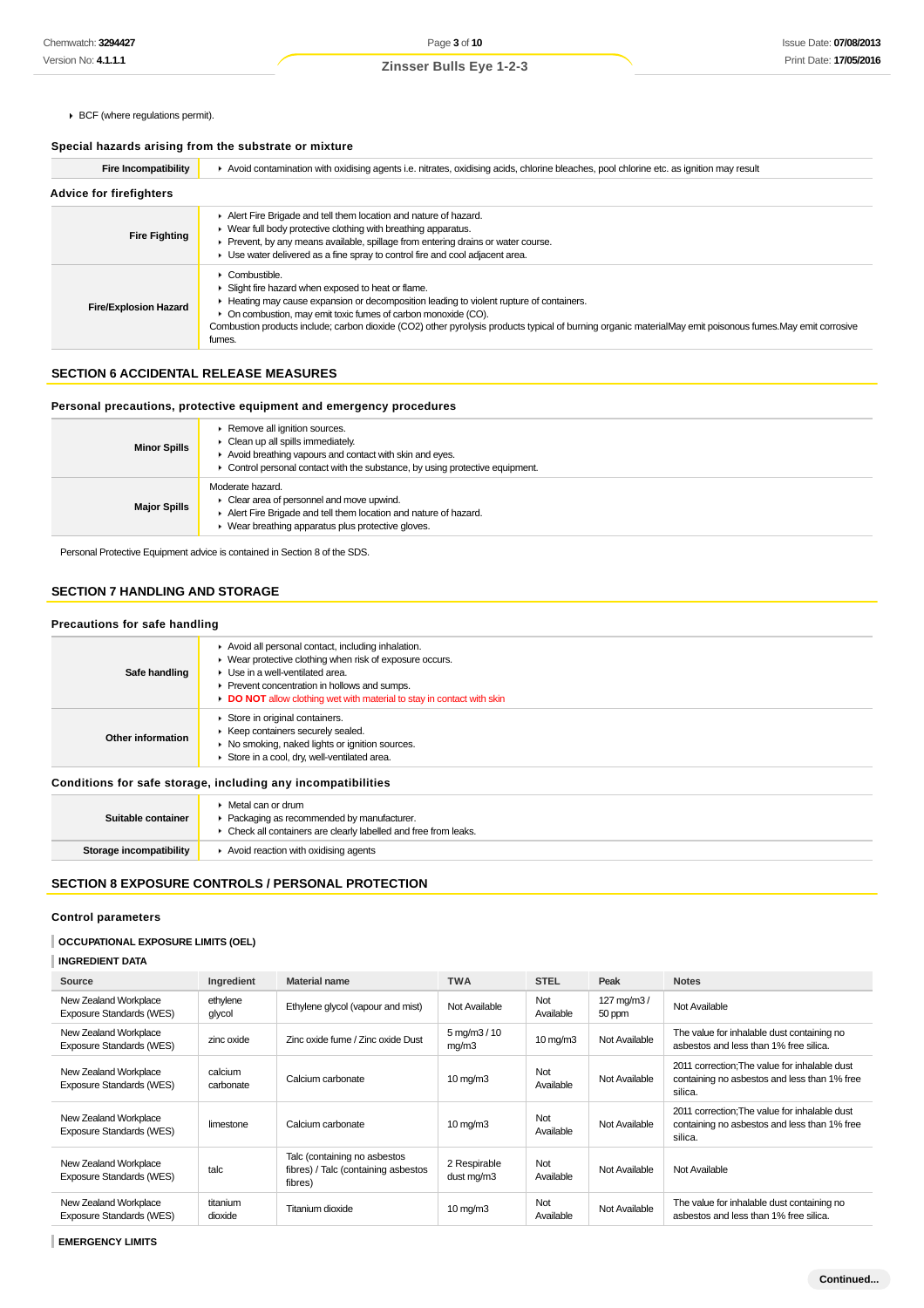| Ingredient        | TEEL-1<br><b>Material name</b>           |                     |                     | TEEL-2                | TEEL-3            |
|-------------------|------------------------------------------|---------------------|---------------------|-----------------------|-------------------|
| ethylene glycol   | Ethylene glycol                          | 10 ppm              |                     | 40 ppm                | 60 ppm            |
| zinc oxide        | Zinc oxide                               | $10 \text{ mg/m}$   |                     | $15 \text{ mg/m}$     | 2500 mg/m3        |
| calcium carbonate | Limestone; (Calcium carbonate; Dolomite) | $27 \text{ mg/m}$ 3 |                     | $27 \text{ mg/m}$ 3   | 1300 mg/m3        |
| calcium carbonate | Carbonic acid, calcium salt              | 45 mg/m3            |                     | $210 \,\mathrm{mg/m}$ | 1300 mg/m3        |
| limestone         | Limestone; (Calcium carbonate; Dolomite) | $27 \text{ mg/m}$ 3 |                     | $27 \text{ mg/m}$ 3   | 1300 mg/m3        |
| limestone         | Carbonic acid, calcium salt              | 45 mg/m3            |                     | 210 mg/m3             | 1300 mg/m3        |
| talc              | Talc                                     | $2$ mg/m $3$        |                     | $2$ mg/m $3$          | $2.6$ mg/m $3$    |
| titanium dioxide  | Titanium oxide; (Titanium dioxide)       | $10 \text{ mg/m}$   |                     | $10 \text{ mg/m}$     | $10 \text{ mg/m}$ |
|                   |                                          |                     |                     |                       |                   |
| Ingredient        | <b>Original IDLH</b>                     |                     | <b>Revised IDLH</b> |                       |                   |
| ethylene glycol   | Not Available                            |                     | Not Available       |                       |                   |
| zinc oxide        | 2,500 mg/m3                              |                     | 500 mg/m3           |                       |                   |
| calcium carbonate | Not Available                            |                     | Not Available       |                       |                   |
| limestone         | Not Available                            |                     | Not Available       |                       |                   |
| talc              | N.E. mg/m3 / N.E. ppm                    |                     | 1,000 mg/m3         |                       |                   |
| titanium dioxide  | N.E. mg/m3 / N.E. ppm                    |                     | 5,000 mg/m3         |                       |                   |

#### **Exposure controls**

| Appropriate engineering<br>controls | Engineering controls are used to remove a hazard or place a barrier between the worker and the hazard. Well-designed engineering controls can be highly<br>effective in protecting workers and will typically be independent of worker interactions to provide this high level of protection.<br>The basic types of engineering controls are:<br>Process controls which involve changing the way a job activity or process is done to reduce the risk.<br>Enclosure and/or isolation of emission source which keeps a selected hazard "physically" away from the worker and ventilation that strategically "adds" and<br>"removes" air in the work environment.                                                |
|-------------------------------------|----------------------------------------------------------------------------------------------------------------------------------------------------------------------------------------------------------------------------------------------------------------------------------------------------------------------------------------------------------------------------------------------------------------------------------------------------------------------------------------------------------------------------------------------------------------------------------------------------------------------------------------------------------------------------------------------------------------|
| <b>Personal protection</b>          |                                                                                                                                                                                                                                                                                                                                                                                                                                                                                                                                                                                                                                                                                                                |
| Eye and face protection             | Safety glasses with side shields.<br>▶ Chemical goggles.<br>▶ Contact lenses may pose a special hazard; soft contact lenses may absorb and concentrate irritants. A written policy document, describing the wearing of<br>lenses or restrictions on use, should be created for each workplace or task.                                                                                                                                                                                                                                                                                                                                                                                                         |
| <b>Skin protection</b>              | See Hand protection below                                                                                                                                                                                                                                                                                                                                                                                                                                                                                                                                                                                                                                                                                      |
| Hands/feet protection               | ▶ Wear chemical protective gloves, e.g. PVC.<br>▶ Wear safety footwear or safety gumboots, e.g. Rubber<br>The selection of suitable gloves does not only depend on the material, but also on further marks of quality which vary from manufacturer to manufacturer. Where<br>the chemical is a preparation of several substances, the resistance of the glove material can not be calculated in advance and has therefore to be checked prior<br>to the application.<br>The exact break through time for substances has to be obtained from the manufacturer of the protective gloves and has to be observed when making a final<br>choice.<br>Suitability and durability of glove type is dependent on usage. |
| <b>Body protection</b>              | See Other protection below                                                                                                                                                                                                                                                                                                                                                                                                                                                                                                                                                                                                                                                                                     |
| Other protection                    | • Overalls.<br>▶ P.V.C. apron.<br>▶ Barrier cream.                                                                                                                                                                                                                                                                                                                                                                                                                                                                                                                                                                                                                                                             |
| <b>Thermal hazards</b>              | Not Available                                                                                                                                                                                                                                                                                                                                                                                                                                                                                                                                                                                                                                                                                                  |

#### **Recommended material(s)**

**GLOVE SELECTION INDEX**

Glove selection is based on a modified presentation of the:

 **"Forsberg Clothing Performance Index".**

 The effect(s) of the following substance(s) are taken into account in the **computergenerated** selection:

Zinsser Bulls Eye 1-2-3

| <b>Material</b>  | CPI |
|------------------|-----|
| NATURAL RUBBER   | C   |
| NATURAL+NEOPRENE | C   |
| <b>NEOPRENE</b>  | C   |
| NEOPRENE/NATURAL | C   |
| <b>NITRILE</b>   | C   |
| NITRILE+PVC      | C   |
| PE/EVAL/PE       | C   |
| <b>PVA</b>       | C   |
| <b>PVC</b>       | C   |
| <b>TEFLON</b>    | C   |

#### **Respiratory protection**

Type A-P Filter of sufficient capacity. (AS/NZS 1716 & 1715, EN 143:2000 & 149:2001, ANSI Z88 or national equivalent)

Where the concentration of gas/particulates in the breathing zone, approaches or exceeds the "Exposure Standard" (or ES), respiratory protection is required.

Degree of protection varies with both face-piece and Class of filter; the nature of protection varies with Type of filter.

| <b>Required Minimum</b><br><b>Protection Factor</b> | <b>Half-Face</b><br>Respirator | <b>Full-Face</b><br>Respirator | <b>Powered Air</b><br>Respirator       |
|-----------------------------------------------------|--------------------------------|--------------------------------|----------------------------------------|
| up to $10 \times ES$                                | A-AUS P2                       |                                | A-PAPR-AUS /<br>Class 1 P <sub>2</sub> |
| up to $50 \times ES$                                | ۰                              | A-AUS / Class 1<br>P2          | ۰                                      |
| up to $100 \times ES$                               | ۰                              | A-2 P2                         | A-PAPR-2 P2 ^                          |

#### ^ - Full-face

A(All classes) = Organic vapours, B AUS or B1 = Acid gasses, B2 = Acid gas or hydrogen cyanide(HCN), B3 = Acid gas or hydrogen cyanide(HCN),  $E = S$ ulfur dioxide(SO2), G = Agricultural chemicals, K = Ammonia(NH3), Hg = Mercury, NO = Oxides of nitrogen, MB = Methyl bromide, AX = Low boiling point organic compounds(below 65 degC)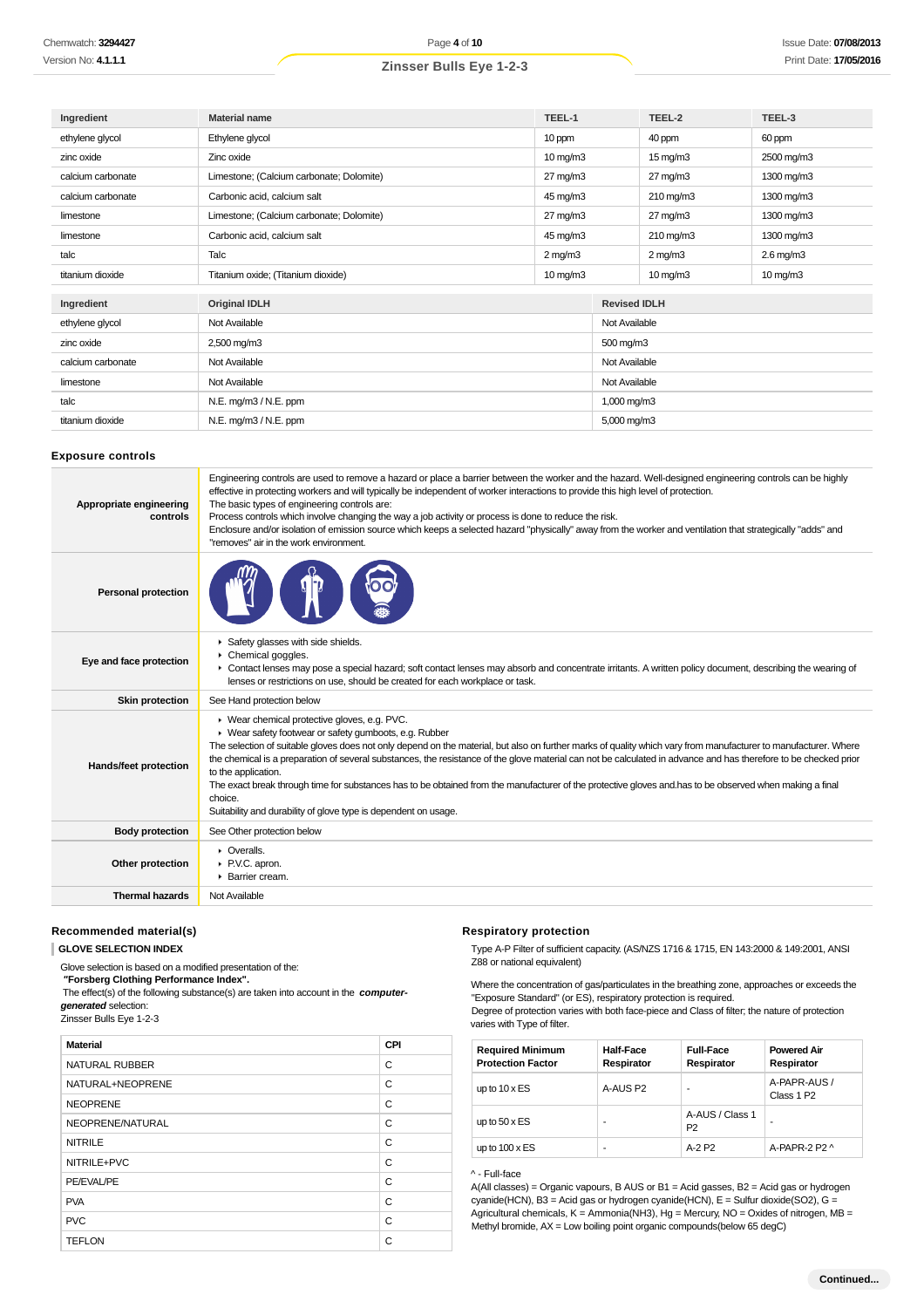\* CPI - Chemwatch Performance Index

A: Best Selection

B: Satisfactory; may degrade after 4 hours continuous immersion

C: Poor to Dangerous Choice for other than short term immersion

**NOTE**: As a series of factors will influence the actual performance of the glove, a final

selection must be based on detailed observation. -

\* Where the glove is to be used on a short term, casual or infrequent basis, factors such as "feel" or convenience (e.g. disposability), may dictate a choice of gloves which might otherwise

be unsuitable following long-term or frequent use. A qualified practitioner should be consulted.

## **SECTION 9 PHYSICAL AND CHEMICAL PROPERTIES**

## **Information on basic physical and chemical properties**

| Appearance                                      | White emulsion with an acrylic-like odour; mixes with water. |                                                   |                   |
|-------------------------------------------------|--------------------------------------------------------------|---------------------------------------------------|-------------------|
|                                                 |                                                              |                                                   |                   |
| <b>Physical state</b>                           | Liquid                                                       | Relative density (Water = $1$ )                   | 1.26              |
| Odour                                           | Not Available                                                | <b>Partition coefficient</b><br>n-octanol / water | Not Available     |
| <b>Odour threshold</b>                          | Not Available                                                | Auto-ignition temperature<br>$(^{\circ}C)$        | Not Available     |
| pH (as supplied)                                | $9.0 - 10.0$                                                 | Decomposition<br>temperature                      | Not Available     |
| Melting point / freezing<br>point (°C)          | 0 approx                                                     | <b>Viscosity (cSt)</b>                            | 3780-10080 @ 23 C |
| Initial boiling point and<br>boiling range (°C) | 100 approx                                                   | Molecular weight (g/mol)                          | Not Applicable    |
| Flash point (°C)                                | >93                                                          | <b>Taste</b>                                      | Not Available     |
| <b>Evaporation rate</b>                         | Not Available                                                | <b>Explosive properties</b>                       | Not Available     |
| Flammability                                    | Not Applicable                                               | <b>Oxidising properties</b>                       | Not Available     |
| <b>Upper Explosive Limit (%)</b>                | Not Available                                                | Surface Tension (dyn/cm or<br>$mN/m$ )            | Not Available     |
| Lower Explosive Limit (%)                       | Not Available                                                | <b>Volatile Component (%vol)</b>                  | Not Available     |
| Vapour pressure (kPa)                           | Not Available                                                | Gas group                                         | Not Available     |
| Solubility in water (g/L)                       | Miscible                                                     | pH as a solution (1%)                             | Not Available     |
| Vapour density $(Air = 1)$                      | Not Available                                                | VOC g/L                                           | Not Available     |

## **SECTION 10 STABILITY AND REACTIVITY**

| Reactivity                            | See section 7                                                                                                                        |
|---------------------------------------|--------------------------------------------------------------------------------------------------------------------------------------|
| <b>Chemical stability</b>             | • Unstable in the presence of incompatible materials.<br>▶ Product is considered stable.<br>Hazardous polymerisation will not occur. |
| Possibility of hazardous<br>reactions | See section 7                                                                                                                        |
| <b>Conditions to avoid</b>            | See section 7                                                                                                                        |
| Incompatible materials                | See section 7                                                                                                                        |
| Hazardous decomposition<br>products   | See section 5                                                                                                                        |

## **SECTION 11 TOXICOLOGICAL INFORMATION**

#### **Information on toxicological effects**

| Inhaled                                                                           | The material is not thought to produce adverse health effects or irritation of the respiratory tract (as classified by EC Directives using animal models).<br>Nevertheless, good hygiene practice requires that exposure be kept to a minimum and that suitable control measures be used in an occupational setting.                                                                                                                                   |                                |  |  |
|-----------------------------------------------------------------------------------|--------------------------------------------------------------------------------------------------------------------------------------------------------------------------------------------------------------------------------------------------------------------------------------------------------------------------------------------------------------------------------------------------------------------------------------------------------|--------------------------------|--|--|
| Ingestion                                                                         | Ingestion may result in nausea, abdominal irritation, pain and vomiting                                                                                                                                                                                                                                                                                                                                                                                |                                |  |  |
| <b>Skin Contact</b>                                                               | There is some evidence to suggest that this material can cause inflammation of the skin on contact in some persons.<br>Open cuts, abraded or irritated skin should not be exposed to this material<br>Entry into the blood-stream, through, for example, cuts, abrasions or lesions, may produce systemic injury with harmful effects. Examine the skin prior to the use<br>of the material and ensure that any external damage is suitably protected. |                                |  |  |
| Eye                                                                               | There is some evidence to suggest that this material can cause eye irritation and damage in some persons.                                                                                                                                                                                                                                                                                                                                              |                                |  |  |
| Chronic                                                                           | Substance accumulation, in the human body, may occur and may cause some concern following repeated or long-term occupational exposure.                                                                                                                                                                                                                                                                                                                 |                                |  |  |
|                                                                                   |                                                                                                                                                                                                                                                                                                                                                                                                                                                        |                                |  |  |
|                                                                                   | <b>TOXICITY</b>                                                                                                                                                                                                                                                                                                                                                                                                                                        | <b>IRRITATION</b>              |  |  |
| Zinsser Bulls Eye 1-2-3                                                           | Not Available                                                                                                                                                                                                                                                                                                                                                                                                                                          | Not Available                  |  |  |
|                                                                                   | <b>TOXICITY</b>                                                                                                                                                                                                                                                                                                                                                                                                                                        | <b>IRRITATION</b>              |  |  |
| ethylene glycol                                                                   | Dermal (rabbit) LD50: 9530 mg/kgD <sup>[2]</sup>                                                                                                                                                                                                                                                                                                                                                                                                       | Eye (rabbit): 100 mg/1h - mild |  |  |
| Inhalation (rat) LC50: 50.1 mg/L/8 hr <sup>[2]</sup><br>Eye (rabbit): 12 mg/m3/3D |                                                                                                                                                                                                                                                                                                                                                                                                                                                        |                                |  |  |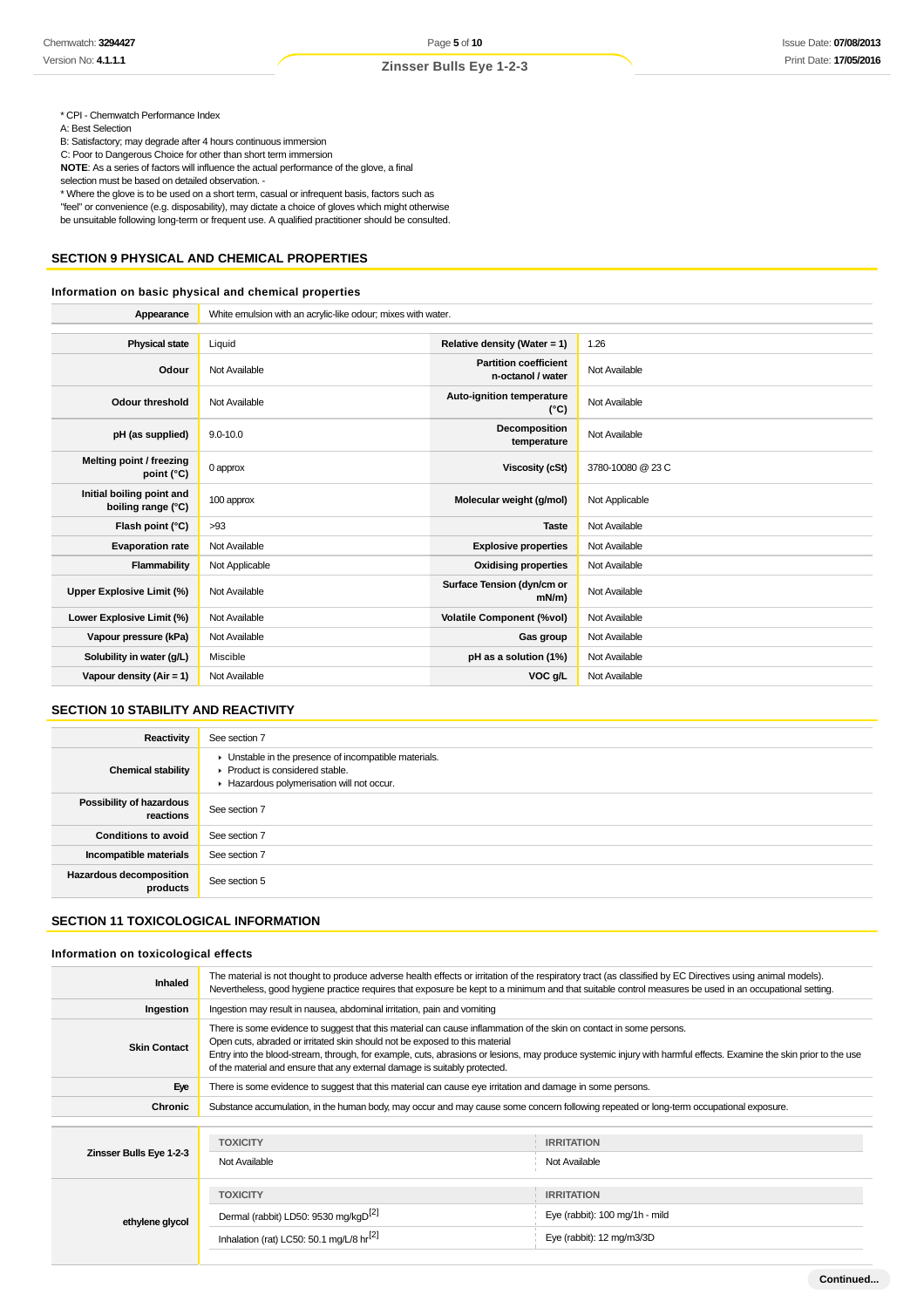Oral (rat) LD50: 4700 mg/kgd<sup>[2]</sup> eye (rabbit): 1440mg/6h-moderate

## Eye (rabbit): 500 mg/24h - mild Skin (rabbit): 555 mg(open)-mild **zinc oxide TOXICITY IRRITATION** Oral (rat) LD50: >5000 mg/kg<sup>[1]</sup>  $\qquad \qquad$  Eye (rabbit) : 500 mg/24 h - mild Skin (rabbit) : 500 mg/24 h- mild **calcium carbonate TOXICITY IRRITATION** dermal (rat) LD50: >2000 mg/kg<sup>[1]</sup> example the set of the set of the set of the set of the set of the set of the set of the set of the set of the set of the set of the set of the set of the set of the set of the set of th Oral (rat) LD50: >2000 mg/kg<sup>[1]</sup> Skin (rabbit): 500 mg/24h-moderate **limestone TOXICITY IRRITATION** Oral (rat) LD50: 6450 mg/kge<sup>[2]</sup> Cral (rat) Skin (rabbit): 500 mg/24h-moderate **talc TOXICITY IRRITATION** Not Available Skin (human): 0.3 mg/3d-I mild **titanium dioxide TOXICITY IRRITATION** Inhalation (rat) LC50: >2.28 mg/l4 h<sup>[1]</sup> Skin (human): 0.3 mg /3D (int)-mild \* Inhalation (rat) LC50:  $>3.56$  mg/l4 h<sup>[1]</sup> Inhalation (rat) LC50:  $>6.82$  mg/l4 h<sup>[1]</sup> Inhalation (rat) LC50: 3.43 mg/l4  $h^{[1]}$ Inhalation (rat) LC50: 5.09 mg/l4  $h^{[1]}$ Oral (rat) LD50: >2000 mg/kg[1] **Zinsser Bulls Eye 1-2-3 TOXICITY IRRITATION** Not Available Not Available Not Available Not Available Not Available Not Available **Legend:** 1. Value obtained from Europe ECHA Registered Substances - Acute toxicity 2.\* Value obtained from manufacturer's SDS. Unless otherwise specified data extracted from RTECS - Register of Toxic Effect of chemical Substances **ETHYLENE GLYCOL** For ethylene glycol: Ethylene glycol is quickly and extensively absorbed through the gastrointestinal tract. Limited information suggests that it is also absorbed through the respiratory tract; dermal absorption is apparently slow. Following absorption, ethylene glycol is distributed throughout the body according to total body water. In most mammalian species, including humans, ethylene glycol is initially metabolised by alcohol. [Estimated Lethal Dose (human) 100 ml; RTECS quoted by Orica] Substance is reproductive effector in rats (birth defects). Mutagenic to rat cells. **ZINC OXIDE** The material may cause skin irritation after prolonged or repeated exposure and may produce on contact skin redness, swelling, the production of vesicles, scaling and thickening of the skin. **CALCIUM CARBONATE** Asthma-like symptoms may continue for months or even years after exposure to the material ceases. This may be due to a non-allergenic condition known as reactive airways dysfunction syndrome (RADS) which can occur following exposure to high levels of highly irritating compound. Key criteria for the diagnosis of RADS include the absence of preceding respiratory disease, in a non-atopic individual, with abrupt onset of persistent asthma-like symptoms within minutes to hours of a documented exposure to the irritant. A reversible airflow pattern, on spirometry, with the presence of moderate to severe bronchial hyperreactivity on methacholine challenge testing and the lack of minimal lymphocytic inflammation, without eosinophilia, have also been included in the criteria for diagnosis of RADS. The material may produce severe irritation to the eye causing pronounced inflammation. Repeated or prolonged exposure to irritants may produce conjunctivitis. The material may cause skin irritation after prolonged or repeated exposure and may produce on contact skin redness, swelling, the production of vesicles, scaling and thickening of the skin. **LIMESTONE** The material may produce severe irritation to the eye causing pronounced inflammation. Repeated or prolonged exposure to irritants may produce conjunctivitis. The material may cause skin irritation after prolonged or repeated exposure and may produce on contact skin redness, swelling, the production of vesicles, scaling and thickening of the skin. Eye (rabbit) 0.75: mg/24h - **TALC** Asthma-like symptoms may continue for months or even years after exposure to the material ceases. This may be due to a non-allergenic condition known as reactive airways dysfunction syndrome (RADS) which can occur following exposure to high levels of highly irritating compound. Key criteria for the diagnosis of RADS include the absence of preceding respiratory disease, in a non-atopic individual, with abrupt onset of persistent asthma-like symptoms within minutes to hours of a documented exposure to the irritant. A reversible airflow pattern, on spirometry, with the presence of moderate to severe bronchial hyperreactivity on methacholine challenge testing and the lack of minimal lymphocytic inflammation, without eosinophilia, have also been included in the criteria for diagnosis of RADS. No significant acute toxicological data identified in literature search. The overuse of talc in nursing infants has resulted in respiratory damage causing fluid in the lungs and lung inflammation which may lead to death within hours of inhalation. Long-term exposure can also cause a variety of respiratory symptoms. The substance is classified by IARC as Group 3: **NOT** classifiable as to its carcinogenicity to humans. Evidence of carcinogenicity may be inadequate or limited in animal testing.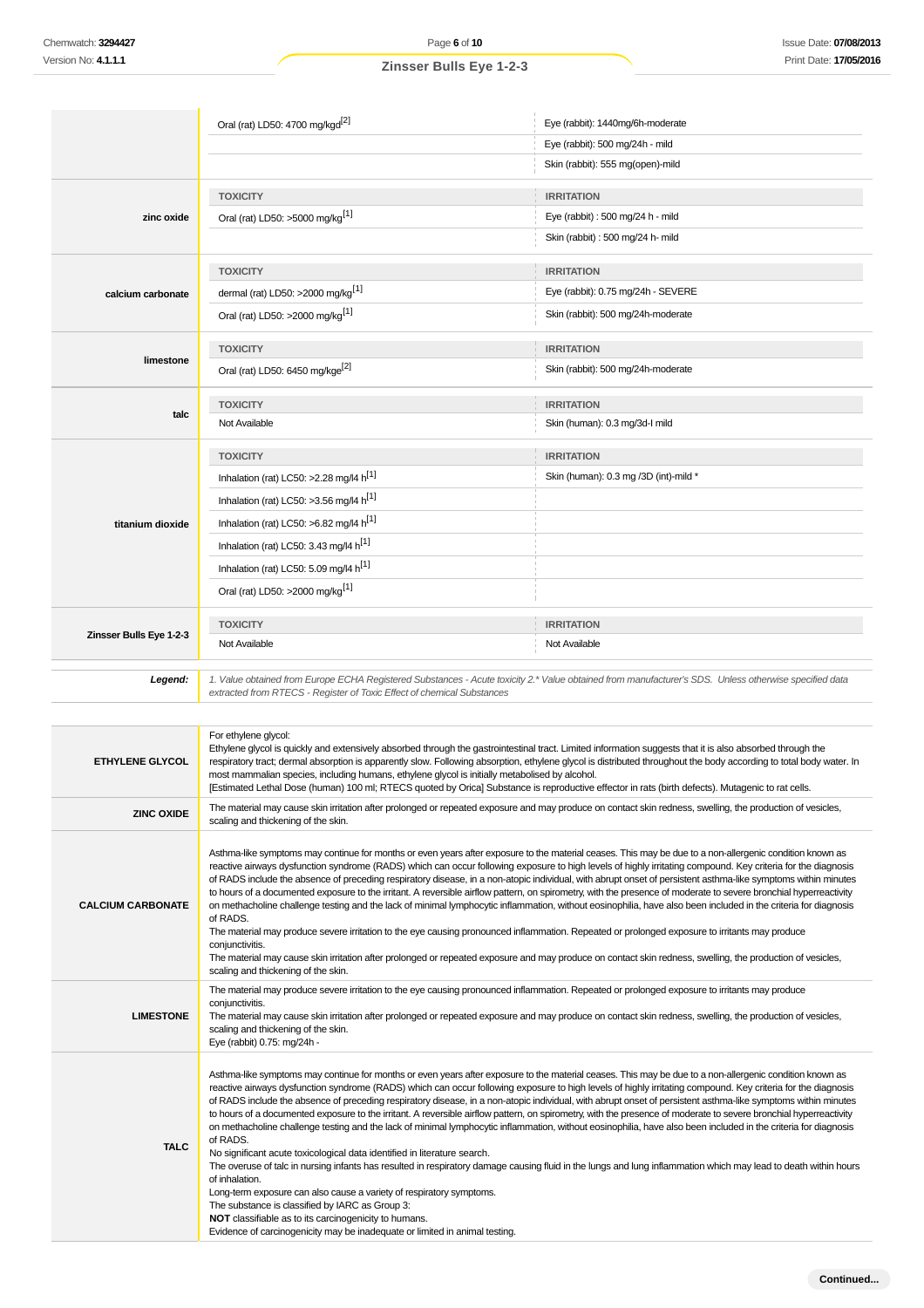| <b>TITANIUM DIOXIDE</b>                            | The material may produce moderate eye irritation leading to inflammation. Repeated or prolonged exposure to irritants may produce conjunctivitis.<br>The material may cause skin irritation after prolonged or repeated exposure and may produce on contact skin redness, swelling, the production of vesicles,<br>scaling and thickening of the skin.<br>Exposure to titanium dioxide is via inhalation, swallowing or skin contact. When inhaled, it may deposit in lung tissue and lymph nodes causing dysfunction of<br>the lungs and immune system. Absorption by the stomach and intestines depends on the size of the particle. It penetrated only the outermost layer of the skin,<br>suggesting that healthy skin may be an effective barrier.<br><b>WARNING:</b> This substance has been classified by the IARC as Group 2B: Possibly Carcinogenic to Humans.<br>* IUCLID |                                                                                                                                                                    |  |
|----------------------------------------------------|-------------------------------------------------------------------------------------------------------------------------------------------------------------------------------------------------------------------------------------------------------------------------------------------------------------------------------------------------------------------------------------------------------------------------------------------------------------------------------------------------------------------------------------------------------------------------------------------------------------------------------------------------------------------------------------------------------------------------------------------------------------------------------------------------------------------------------------------------------------------------------------|--------------------------------------------------------------------------------------------------------------------------------------------------------------------|--|
| <b>CALCIUM CARBONATE &amp;</b><br><b>LIMESTONE</b> | No evidence of carcinogenic properties. No evidence of mutagenic or                                                                                                                                                                                                                                                                                                                                                                                                                                                                                                                                                                                                                                                                                                                                                                                                                 |                                                                                                                                                                    |  |
| <b>CALCIUM CARBONATE &amp;</b><br><b>LIMESTONE</b> | teratogenic effects.                                                                                                                                                                                                                                                                                                                                                                                                                                                                                                                                                                                                                                                                                                                                                                                                                                                                |                                                                                                                                                                    |  |
|                                                    |                                                                                                                                                                                                                                                                                                                                                                                                                                                                                                                                                                                                                                                                                                                                                                                                                                                                                     |                                                                                                                                                                    |  |
| <b>Acute Toxicity</b>                              | $\circ$<br>Carcinogenicity                                                                                                                                                                                                                                                                                                                                                                                                                                                                                                                                                                                                                                                                                                                                                                                                                                                          | ⊙                                                                                                                                                                  |  |
| <b>Skin Irritation/Corrosion</b>                   | $\circ$<br>Reproductivity                                                                                                                                                                                                                                                                                                                                                                                                                                                                                                                                                                                                                                                                                                                                                                                                                                                           | 0                                                                                                                                                                  |  |
| <b>Serious Eye</b><br>Damage/Irritation            | $\circ$<br><b>STOT - Single Exposure</b>                                                                                                                                                                                                                                                                                                                                                                                                                                                                                                                                                                                                                                                                                                                                                                                                                                            | ∾                                                                                                                                                                  |  |
| <b>Respiratory or Skin</b><br>sensitisation        | $\circ$<br><b>STOT - Repeated Exposure</b>                                                                                                                                                                                                                                                                                                                                                                                                                                                                                                                                                                                                                                                                                                                                                                                                                                          | $\circ$                                                                                                                                                            |  |
| <b>Mutagenicity</b>                                | ◎<br><b>Aspiration Hazard</b>                                                                                                                                                                                                                                                                                                                                                                                                                                                                                                                                                                                                                                                                                                                                                                                                                                                       | $\circ$                                                                                                                                                            |  |
|                                                    | Legend:                                                                                                                                                                                                                                                                                                                                                                                                                                                                                                                                                                                                                                                                                                                                                                                                                                                                             | $\blacktriangleright$ - Data available but does not fill the criteria for classification<br>$\blacktriangleright$ - Data required to make classification available |  |

– Data Not Available to make classification

## **SECTION 12 ECOLOGICAL INFORMATION**

## **Toxicity**

| Ingredient        | Endpoint    | <b>Test Duration (hr)</b> | <b>Species</b>                                                                                                                                                                                                                                                                                           | Value         | Source         |
|-------------------|-------------|---------------------------|----------------------------------------------------------------------------------------------------------------------------------------------------------------------------------------------------------------------------------------------------------------------------------------------------------|---------------|----------------|
| ethylene glycol   | <b>EC50</b> | Not Applicable            | Crustacea                                                                                                                                                                                                                                                                                                | $=10$ mg/L    | 1              |
| ethylene glycol   | <b>LC50</b> | 96                        | Fish                                                                                                                                                                                                                                                                                                     | 2284.940mg/L  | 3              |
| ethylene glycol   | <b>EC50</b> | 48                        | Crustacea                                                                                                                                                                                                                                                                                                | $>100$ mg/L   | $\overline{2}$ |
| ethylene glycol   | EC50        | 96                        | Algae or other aquatic plants                                                                                                                                                                                                                                                                            | 3536mg/L      | $\overline{2}$ |
| ethylene glycol   | <b>NOEC</b> | 72                        | Algae or other aquatic plants                                                                                                                                                                                                                                                                            | $>100$ mg/L   | 2              |
| zinc oxide        | <b>BCF</b>  | 336                       | Fish                                                                                                                                                                                                                                                                                                     | 4376.673mg/L  | 4              |
| zinc oxide        | EC20        | 72                        | Algae or other aquatic plants                                                                                                                                                                                                                                                                            | $0.023$ mg/L  | 4              |
| zinc oxide        | <b>EC50</b> | 72                        | Algae or other aquatic plants                                                                                                                                                                                                                                                                            | $0.042$ mg/L  | 4              |
| zinc oxide        | LC50        | 96                        | Fish                                                                                                                                                                                                                                                                                                     | $0.112$ mg/L  | 2              |
| zinc oxide        | <b>EC50</b> | 48                        | Crustacea                                                                                                                                                                                                                                                                                                | $0.105$ mg/L  | $\overline{2}$ |
| zinc oxide        | <b>NOEC</b> | 72                        | Algae or other aquatic plants                                                                                                                                                                                                                                                                            | 0.0000013mg/L | 2              |
| calcium carbonate | <b>LC50</b> | 96                        | Fish                                                                                                                                                                                                                                                                                                     | >56000ma/L    | 4              |
| calcium carbonate | <b>EC50</b> | 72                        | Algae or other aquatic plants                                                                                                                                                                                                                                                                            | $>14$ mg/L    | 2              |
| calcium carbonate | <b>NOEC</b> | 72                        | Algae or other aquatic plants                                                                                                                                                                                                                                                                            | 14mg/L        | 2              |
| limestone         | <b>LC50</b> | 96                        | Fish                                                                                                                                                                                                                                                                                                     | >56000mg/L    | 4              |
| limestone         | <b>EC50</b> | 72                        | Algae or other aquatic plants                                                                                                                                                                                                                                                                            | $>14$ mg/L    | 2              |
| limestone         | <b>NOEC</b> | 72                        | Algae or other aquatic plants                                                                                                                                                                                                                                                                            | 14mg/L        | $\overline{c}$ |
| titanium dioxide  | <b>LC50</b> | 96                        | Fish                                                                                                                                                                                                                                                                                                     | 9.214mg/L     | 3              |
| titanium dioxide  | <b>EC50</b> | 72                        | Algae or other aquatic plants                                                                                                                                                                                                                                                                            | 5.83mg/L      | 4              |
| titanium dioxide  | <b>NOEC</b> | 336                       | Fish                                                                                                                                                                                                                                                                                                     | $0.089$ mg/L  | 4              |
| titanium dioxide  | <b>EC50</b> | 48                        | Crustacea                                                                                                                                                                                                                                                                                                | 1.23mg/L      | $\overline{2}$ |
| titanium dioxide  | <b>EC50</b> | 504                       | Crustacea                                                                                                                                                                                                                                                                                                | $0.46$ mg/L   | $\overline{2}$ |
| Legend:           |             |                           | Extracted from 1. IUCLID Toxicity Data 2. Europe ECHA Registered Substances - Ecotoxicological Information - Aquatic Toxicity 3. EPIWIN Suite V3.12 -<br>Aquatic Toxicity Data (Estimated) 4. US EPA, Ecotox database - Aquatic Toxicity Data 5. ECETOC Aquatic Hazard Assessment Data 6. NITE (Japan) - |               |                |

Aquatic Toxicity Data (Estimated) 4. US EPA, Ecotox database - Aquatic Toxicity Data 5. ECETOC Aquatic Hazard Assessment Data 6. NITE (Japan) - Bioconcentration Data 7. METI (Japan) - Bioconcentration Data 8. Vendor Data

Harmful to aquatic organisms, may cause long-term adverse effects in the aquatic environment.

Do NOT allow product to come in contact with surface waters or to intertidal areas below the mean high water mark. Do not contaminate water when cleaning equipment or disposing of equipment wash-waters.

Wastes resulting from use of the product must be disposed of on site or at approved waste sites.

**DO NOT** discharge into sewer or waterways.

## **Persistence and degradability**

| Ingredient       | Persistence: Water/Soil     | Persistence: Air              |
|------------------|-----------------------------|-------------------------------|
| ethylene glycol  | LOW (Half-life $= 24$ days) | LOW (Half-life = $3.46$ days) |
| titanium dioxide | HIGH                        | <b>HIGH</b>                   |

## **Bioaccumulative potential**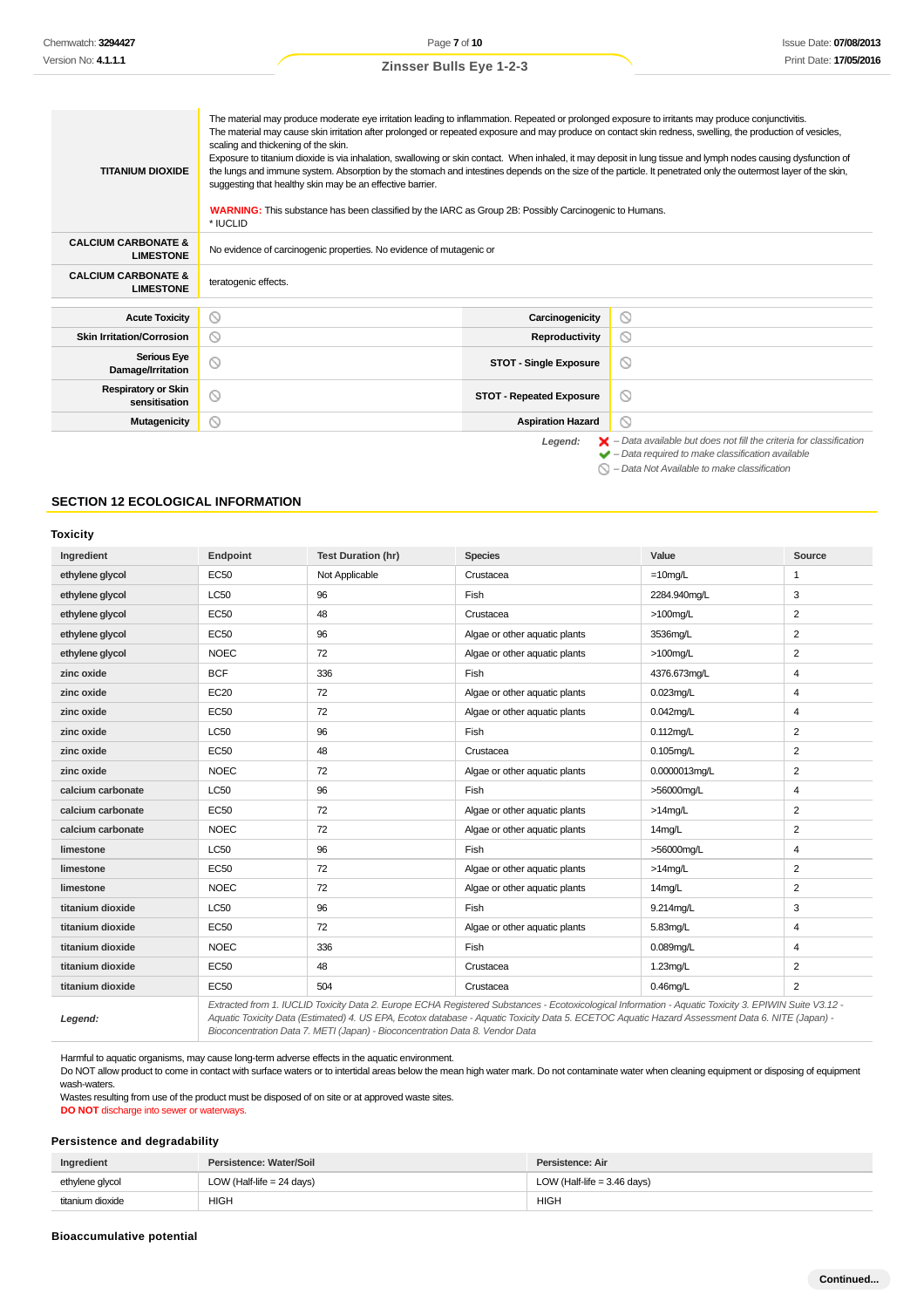| Ingredient       | <b>Bioaccumulation</b> |
|------------------|------------------------|
| ethylene glycol  | $LOW (BCF = 200)$      |
| zinc oxide       | $LOW (BCF = 217)$      |
| titanium dioxide | $LOW (BCF = 10)$       |
|                  |                        |

## **Mobility in soil**

| Ingredient       | <b>Mobility</b>      |
|------------------|----------------------|
| ethylene glycol  | $HIGH (KOC = 1)$     |
| titanium dioxide | LOW (KOC = $23.74$ ) |
|                  |                      |

## **SECTION 13 DISPOSAL CONSIDERATIONS**

#### **Waste treatment methods**

|                            | Legislation addressing waste disposal requirements may differ by country, state and/ or territory. Each user must refer to laws operating in their area. In some<br>areas, certain wastes must be tracked.<br>A Hierarchy of Controls seems to be common - the user should investigate:<br>$\triangleright$ Reduction<br>$\blacktriangleright$ Reuse<br>$\triangleright$ Recycling<br>• Disposal (if all else fails) |
|----------------------------|----------------------------------------------------------------------------------------------------------------------------------------------------------------------------------------------------------------------------------------------------------------------------------------------------------------------------------------------------------------------------------------------------------------------|
| <b>Product / Packaging</b> | This material may be recycled if unused, or if it has not been contaminated so as to make it unsuitable for its intended use.                                                                                                                                                                                                                                                                                        |
| disposal                   | DO NOT allow wash water from cleaning or process equipment to enter drains.                                                                                                                                                                                                                                                                                                                                          |
|                            | It may be necessary to collect all wash water for treatment before disposal.                                                                                                                                                                                                                                                                                                                                         |
|                            | In all cases disposal to sewer may be subject to local laws and regulations and these should be considered first.                                                                                                                                                                                                                                                                                                    |
|                            | • Where in doubt contact the responsible authority.                                                                                                                                                                                                                                                                                                                                                                  |
|                            | ► Recycle wherever possible or consult manufacturer for recycling options.                                                                                                                                                                                                                                                                                                                                           |
|                            | Consult State Land Waste Authority for disposal.                                                                                                                                                                                                                                                                                                                                                                     |
|                            | ▶ Bury or incinerate residue at an approved site.                                                                                                                                                                                                                                                                                                                                                                    |
|                            | ▶ Recycle containers if possible, or dispose of in an authorised landfill.                                                                                                                                                                                                                                                                                                                                           |

Ensure that the disposal of material is carried out in accordance with Hazardous Substances (Disposal) Regulations 2001.

## **SECTION 14 TRANSPORT INFORMATION**

## **Labels Required**

| __________       |                |
|------------------|----------------|
| Marino <b>Po</b> | <b>NO</b>      |
|                  | Not Applicable |

**Land transport (UN): NOT REGULATED FOR TRANSPORT OF DANGEROUS GOODS**

**Air transport (ICAO-IATA / DGR): NOT REGULATED FOR TRANSPORT OF DANGEROUS GOODS**

**Sea transport (IMDG-Code / GGVSee): NOT REGULATED FOR TRANSPORT OF DANGEROUS GOODS**

**Transport in bulk according to Annex II of MARPOL and the IBC code**

Not Applicable

## **SECTION 15 REGULATORY INFORMATION**

#### **Safety, health and environmental regulations / legislation specific for the substance or mixture**

This substance is to be managed using the conditions specified in an applicable Group Standard

| <b>HSR Number</b> | <b>Group Standard</b>                                                                                    |
|-------------------|----------------------------------------------------------------------------------------------------------|
| HSR002624         | N.O.S. (Subsidiary Hazard) Group Standard 2006                                                           |
| HSR002535         | Compressed Gas Mixtures (Subsidiary Hazard) Group Standard 2006                                          |
| HSR002596         | Laboratory Chemicals and Reagent Kits Group Standard 2006                                                |
| HSR002530         | Cleaning Products (Subsidiary Hazard) Group Standard 2006                                                |
| HSR002585         | Fuel Additives (Subsidiary Hazard) Group Standard 2006                                                   |
| HSR002519         | Aerosols (Subsidiary Hazard) Group Standard 2006                                                         |
| HSR002521         | Animal Nutritional and Animal Care Products Group Standard 2006                                          |
| HSR002606         | Lubricants, Lubricant Additives, Coolants and Anti-freeze Agents (Subsidiary Hazard) Group Standard 2006 |
| HSR002644         | Polymers (Subsidiary Hazard) Group Standard 2006                                                         |
| HSR002647         | Reagent Kits Group Standard 2006                                                                         |
| HSR002612         | Metal Industry Products (Subsidiary Hazard) Group Standard 2006                                          |
| HSR002670         | Surface Coatings and Colourants (Subsidiary Hazard) Group Standard 2006                                  |
| HSR002503         | Additives, Process Chemicals and Raw Materials (Subsidiary Hazard) Group Standard 2006                   |
| HSR002638         | Photographic Chemicals (Subsidiary Hazard) Group Standard 2006                                           |
| HSR002565         | Embalming Products (Subsidiary Hazard) Group Standard 2006                                               |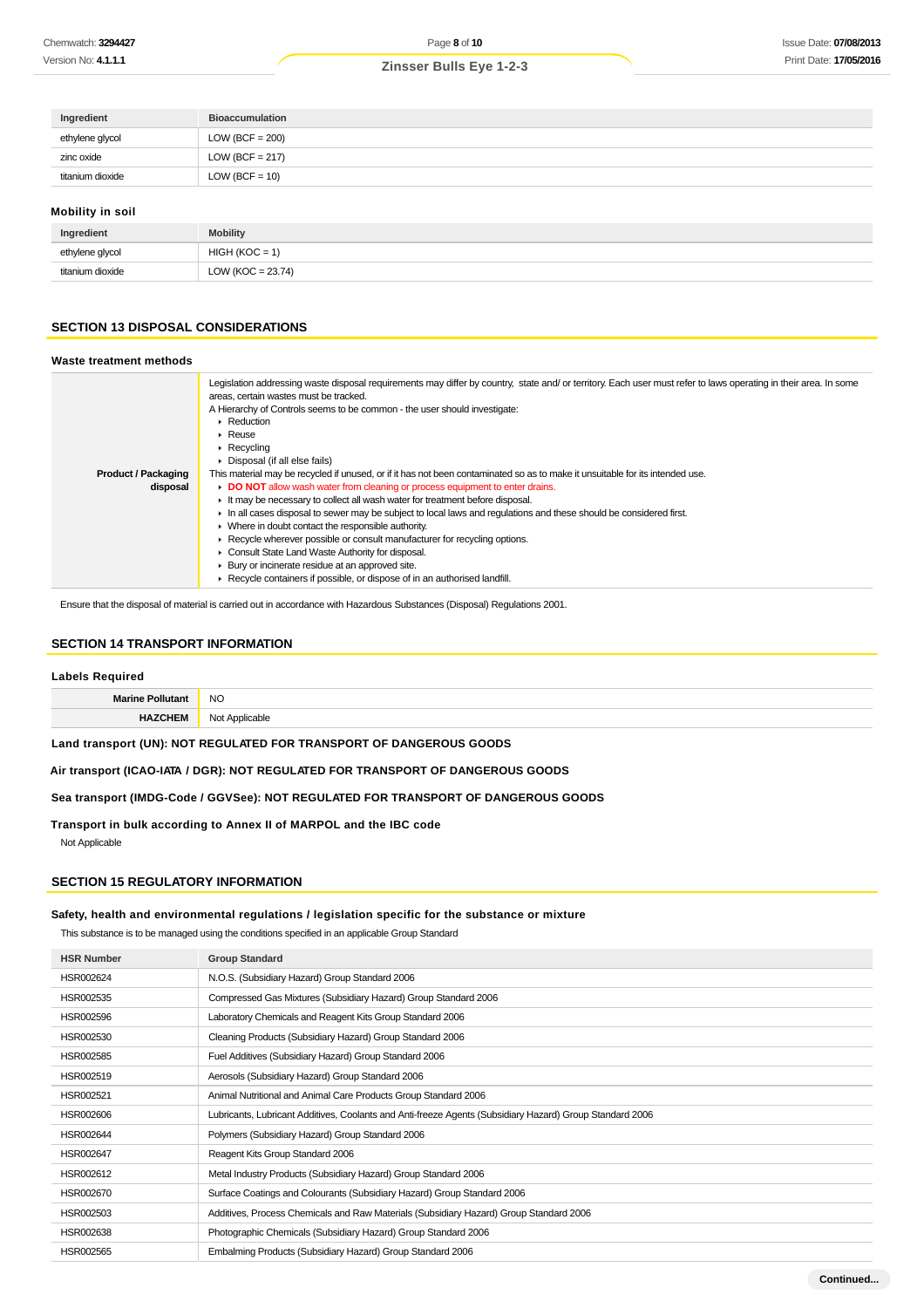| HSR002578                                                                                                                                                                                                                                                                                                                                                                                                                                                                                                                                                                                                                                                                                                                                                                                                                                                                                                                                                                                                                                                                                                                 | Food Additives and Fragrance Materials (Subsidiary Hazard) Group Standard 2006      |                                                                            |
|---------------------------------------------------------------------------------------------------------------------------------------------------------------------------------------------------------------------------------------------------------------------------------------------------------------------------------------------------------------------------------------------------------------------------------------------------------------------------------------------------------------------------------------------------------------------------------------------------------------------------------------------------------------------------------------------------------------------------------------------------------------------------------------------------------------------------------------------------------------------------------------------------------------------------------------------------------------------------------------------------------------------------------------------------------------------------------------------------------------------------|-------------------------------------------------------------------------------------|----------------------------------------------------------------------------|
| HSR002558                                                                                                                                                                                                                                                                                                                                                                                                                                                                                                                                                                                                                                                                                                                                                                                                                                                                                                                                                                                                                                                                                                                 | Dental Products (Subsidiary Hazard) Group Standard 2006                             |                                                                            |
| HSR002684                                                                                                                                                                                                                                                                                                                                                                                                                                                                                                                                                                                                                                                                                                                                                                                                                                                                                                                                                                                                                                                                                                                 | Water Treatment Chemicals (Subsidiary Hazard) Group Standard 2006                   |                                                                            |
| HSR002573                                                                                                                                                                                                                                                                                                                                                                                                                                                                                                                                                                                                                                                                                                                                                                                                                                                                                                                                                                                                                                                                                                                 | Fire Fighting Chemicals Group Standard 2006                                         |                                                                            |
| HSR100425                                                                                                                                                                                                                                                                                                                                                                                                                                                                                                                                                                                                                                                                                                                                                                                                                                                                                                                                                                                                                                                                                                                 | Pharmaceutical Active Ingredients Group Standard 2010                               |                                                                            |
| HSR002600                                                                                                                                                                                                                                                                                                                                                                                                                                                                                                                                                                                                                                                                                                                                                                                                                                                                                                                                                                                                                                                                                                                 | Leather and Textile Products (Subsidiary Hazard) Group Standard 2006                |                                                                            |
| HSR002598                                                                                                                                                                                                                                                                                                                                                                                                                                                                                                                                                                                                                                                                                                                                                                                                                                                                                                                                                                                                                                                                                                                 | Leather and Textile products (Corrosive) Group Standard 2006                        |                                                                            |
| HSR002571                                                                                                                                                                                                                                                                                                                                                                                                                                                                                                                                                                                                                                                                                                                                                                                                                                                                                                                                                                                                                                                                                                                 | Fertilisers (Subsidiary Hazard) Group Standard 2006                                 |                                                                            |
| HSR002648                                                                                                                                                                                                                                                                                                                                                                                                                                                                                                                                                                                                                                                                                                                                                                                                                                                                                                                                                                                                                                                                                                                 | Refining Catalysts Group Standard 2006                                              |                                                                            |
| HSR002653                                                                                                                                                                                                                                                                                                                                                                                                                                                                                                                                                                                                                                                                                                                                                                                                                                                                                                                                                                                                                                                                                                                 | Solvents (Subsidiary Hazard) Group Standard 2006                                    |                                                                            |
| HSR002544                                                                                                                                                                                                                                                                                                                                                                                                                                                                                                                                                                                                                                                                                                                                                                                                                                                                                                                                                                                                                                                                                                                 | Construction Products (Subsidiary Hazard) Group Standard 2006                       |                                                                            |
| HSR002549                                                                                                                                                                                                                                                                                                                                                                                                                                                                                                                                                                                                                                                                                                                                                                                                                                                                                                                                                                                                                                                                                                                 | Corrosion Inhibitors (Subsidiary Hazard) Group Standard 2006                        |                                                                            |
| HSR002552                                                                                                                                                                                                                                                                                                                                                                                                                                                                                                                                                                                                                                                                                                                                                                                                                                                                                                                                                                                                                                                                                                                 | Cosmetic Products Group Standard 2006                                               |                                                                            |
| HSR100757                                                                                                                                                                                                                                                                                                                                                                                                                                                                                                                                                                                                                                                                                                                                                                                                                                                                                                                                                                                                                                                                                                                 | Veterinary Medicine (Limited Pack Size, Finished Dose) Standard 2012                |                                                                            |
| HSR100758                                                                                                                                                                                                                                                                                                                                                                                                                                                                                                                                                                                                                                                                                                                                                                                                                                                                                                                                                                                                                                                                                                                 | Veterinary Medicines (Non-dispersive Closed System Application) Group Standard 2012 |                                                                            |
| HSR100759                                                                                                                                                                                                                                                                                                                                                                                                                                                                                                                                                                                                                                                                                                                                                                                                                                                                                                                                                                                                                                                                                                                 | Veterinary Medicines (Non-dispersive Open System Application) Group Standard 2012   |                                                                            |
| HSR008053                                                                                                                                                                                                                                                                                                                                                                                                                                                                                                                                                                                                                                                                                                                                                                                                                                                                                                                                                                                                                                                                                                                 | Graphic Materials Group Standard 2009                                               |                                                                            |
| HSR100628                                                                                                                                                                                                                                                                                                                                                                                                                                                                                                                                                                                                                                                                                                                                                                                                                                                                                                                                                                                                                                                                                                                 | Straight-chained Lepidopteran Sex Pheromone Group Standard 2012                     |                                                                            |
| HSR100580                                                                                                                                                                                                                                                                                                                                                                                                                                                                                                                                                                                                                                                                                                                                                                                                                                                                                                                                                                                                                                                                                                                 | Tattoo and Permanent Makeup Substances Group Standard 2011                          |                                                                            |
|                                                                                                                                                                                                                                                                                                                                                                                                                                                                                                                                                                                                                                                                                                                                                                                                                                                                                                                                                                                                                                                                                                                           | ETHYLENE GLYCOL(107-21-1) IS FOUND ON THE FOLLOWING REGULATORY LISTS                |                                                                            |
| New Zealand Hazardous Substances and New Organisms (HSNO) Act - Classification of<br>New Zealand Workplace Exposure Standards (WES)<br>Chemicals<br>New Zealand Inventory of Chemicals (NZIoC)<br>ZINC OXIDE(1314-13-2) IS FOUND ON THE FOLLOWING REGULATORY LISTS<br>International Agency for Research on Cancer (IARC) - Agents Classified by the IARC<br>New Zealand Inventory of Chemicals (NZIoC)<br>Monographs<br>New Zealand Workplace Exposure Standards (WES)<br>New Zealand Hazardous Substances and New Organisms (HSNO) Act - Classification of<br>Chemicals<br>CALCIUM CARBONATE(471-34-1) IS FOUND ON THE FOLLOWING REGULATORY LISTS<br>New Zealand Hazardous Substances and New Organisms (HSNO) Act - Classification of<br>New Zealand Workplace Exposure Standards (WES)<br>Chemicals<br>New Zealand Inventory of Chemicals (NZIoC)<br>LIMESTONE(1317-65-3) IS FOUND ON THE FOLLOWING REGULATORY LISTS<br>New Zealand Hazardous Substances and New Organisms (HSNO) Act - Classification of<br>New Zealand Workplace Exposure Standards (WES)<br>Chemicals<br>New Zealand Inventory of Chemicals (NZIoC) |                                                                                     |                                                                            |
|                                                                                                                                                                                                                                                                                                                                                                                                                                                                                                                                                                                                                                                                                                                                                                                                                                                                                                                                                                                                                                                                                                                           | TALC(14807-96-6) IS FOUND ON THE FOLLOWING REGULATORY LISTS                         |                                                                            |
| Monographs                                                                                                                                                                                                                                                                                                                                                                                                                                                                                                                                                                                                                                                                                                                                                                                                                                                                                                                                                                                                                                                                                                                | International Agency for Research on Cancer (IARC) - Agents Classified by the IARC  | New Zealand Workplace Exposure Standards (WES)                             |
| New Zealand Inventory of Chemicals (NZIoC)                                                                                                                                                                                                                                                                                                                                                                                                                                                                                                                                                                                                                                                                                                                                                                                                                                                                                                                                                                                                                                                                                |                                                                                     |                                                                            |
| TITANIUM DIOXIDE(13463-67-7) IS FOUND ON THE FOLLOWING REGULATORY LISTS<br>International Agency for Research on Cancer (IARC) - Agents Classified by the IARC<br>New Zealand Workplace Exposure Standards (WES)                                                                                                                                                                                                                                                                                                                                                                                                                                                                                                                                                                                                                                                                                                                                                                                                                                                                                                           |                                                                                     |                                                                            |
| Monographs<br>New Zealand Inventory of Chemicals (NZIoC)                                                                                                                                                                                                                                                                                                                                                                                                                                                                                                                                                                                                                                                                                                                                                                                                                                                                                                                                                                                                                                                                  |                                                                                     |                                                                            |
|                                                                                                                                                                                                                                                                                                                                                                                                                                                                                                                                                                                                                                                                                                                                                                                                                                                                                                                                                                                                                                                                                                                           |                                                                                     |                                                                            |
| Not Applicable                                                                                                                                                                                                                                                                                                                                                                                                                                                                                                                                                                                                                                                                                                                                                                                                                                                                                                                                                                                                                                                                                                            |                                                                                     |                                                                            |
| <b>Location Test Certificate</b><br>Subject to Regulation 55 of the Hazardous Substances (Classes 1 to 5 Controls) Regulations, a location test certificate is required when quantity greater than or equal to those indicated below<br>are present.                                                                                                                                                                                                                                                                                                                                                                                                                                                                                                                                                                                                                                                                                                                                                                                                                                                                      |                                                                                     |                                                                            |
| <b>Hazard Class</b>                                                                                                                                                                                                                                                                                                                                                                                                                                                                                                                                                                                                                                                                                                                                                                                                                                                                                                                                                                                                                                                                                                       | Quantity beyond which controls apply for closed containers                          | Quantity beyond which controls apply when use occurring in open containers |
| Not Applicable                                                                                                                                                                                                                                                                                                                                                                                                                                                                                                                                                                                                                                                                                                                                                                                                                                                                                                                                                                                                                                                                                                            | Not Applicable                                                                      | Not Applicable                                                             |
|                                                                                                                                                                                                                                                                                                                                                                                                                                                                                                                                                                                                                                                                                                                                                                                                                                                                                                                                                                                                                                                                                                                           |                                                                                     |                                                                            |

#### **Approved Handler**

Subject to Regulation 56 of the Hazardous Substances (Classes 1 to 5 Controls) Regulations and Regulation 9 of the Hazardous Substances (Classes 6, 8, and 9 Controls) Regulations, the substance must be under the personal control of an Approved Handler when present in a quantity greater than or equal to those indicated below.

| 2000           | <b>antities</b>    |
|----------------|--------------------|
| Not Applicable | cable<br>ימור<br>. |

Refer Group Standards for further information

## **Tracking Requirements**

#### Not Applicable

| <b>National Inventory</b> | <b>Status</b> |
|---------------------------|---------------|
| AICS<br>Australia -       | $\lambda$     |